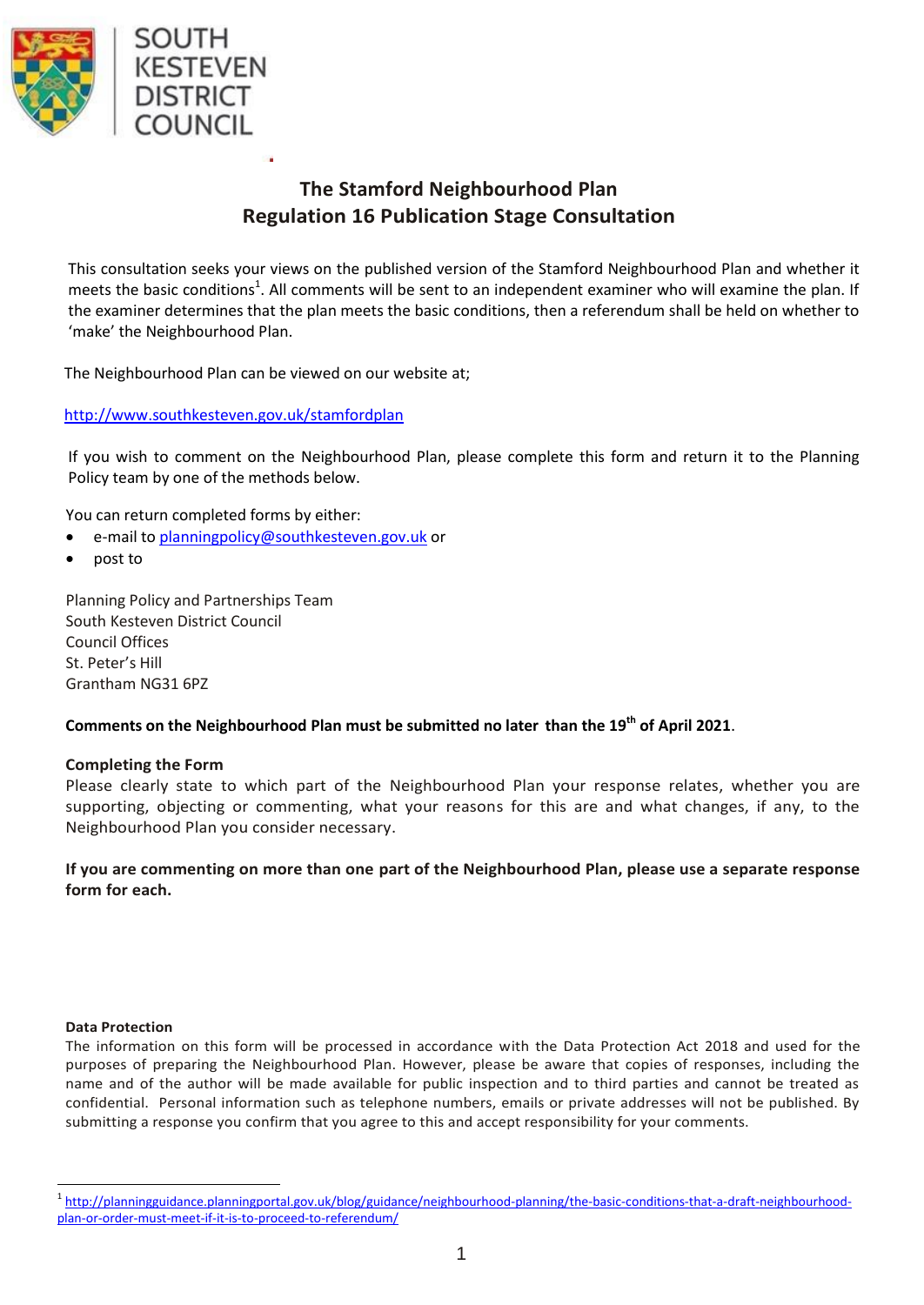



| 1) Your Contact Details: (Please Note $-$ an Email address is a mandatory requirement) |                                                        |  |  |  |
|----------------------------------------------------------------------------------------|--------------------------------------------------------|--|--|--|
| Name:                                                                                  | James Cullingford                                      |  |  |  |
| <b>Company/Organisation Name (If</b>                                                   | Lambert Smith Hampton on behalf of F.H. Gilman & Co in |  |  |  |
| applicable):                                                                           | Administration                                         |  |  |  |
| <b>Address:</b>                                                                        |                                                        |  |  |  |
| <b>Telephone No:</b>                                                                   |                                                        |  |  |  |
| <b>Email Address (Mandatory):</b>                                                      |                                                        |  |  |  |

### **2) Please indicate to which part (or Policy) of the Neighbourhood Plan your response relates:**

Map 1 Stamford Neighbourhood Plan Area

Policy 1: Integration of New Residential Allocations

Policy 2: Additional Residential Development

Policy 3: Housing Type and Mix on New Developments

Policy 4: Enabling Employment Opportunities

Appendix 1: Stamford Character Study

Appendix 2: Criteria for demonstrating Community Support for New development on the Edge of Stamford

| 3) Please indicate if the response is: please mark with an "x" |   |            |  |  |  |
|----------------------------------------------------------------|---|------------|--|--|--|
| Supporting:                                                    | x | Objecting: |  |  |  |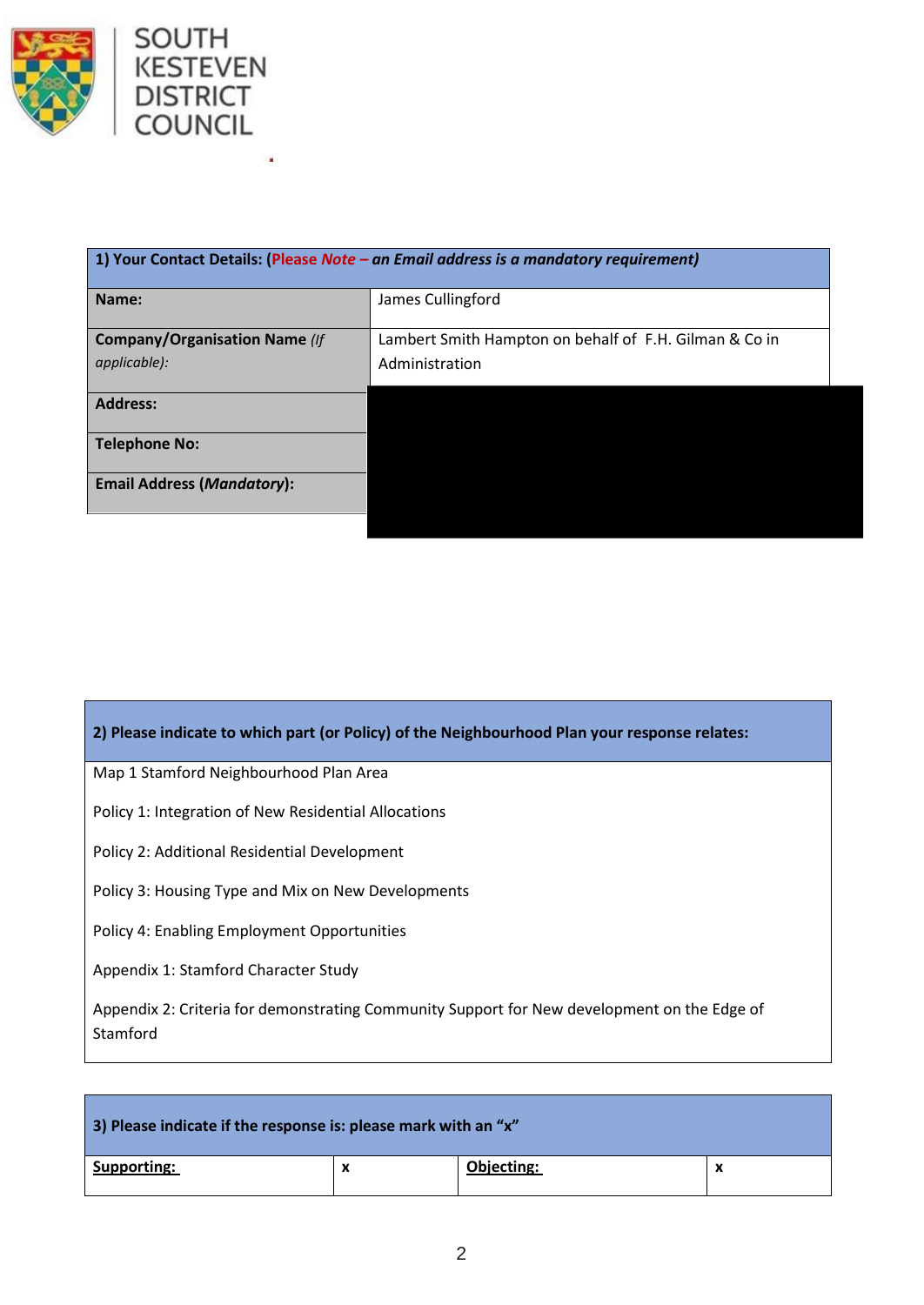



**4) Please indicate your reasons for this. Please be as precise as possible and ensure any relevant evidence and supporting information is included (continue on separate sheet if needed)** 

Please see attached letter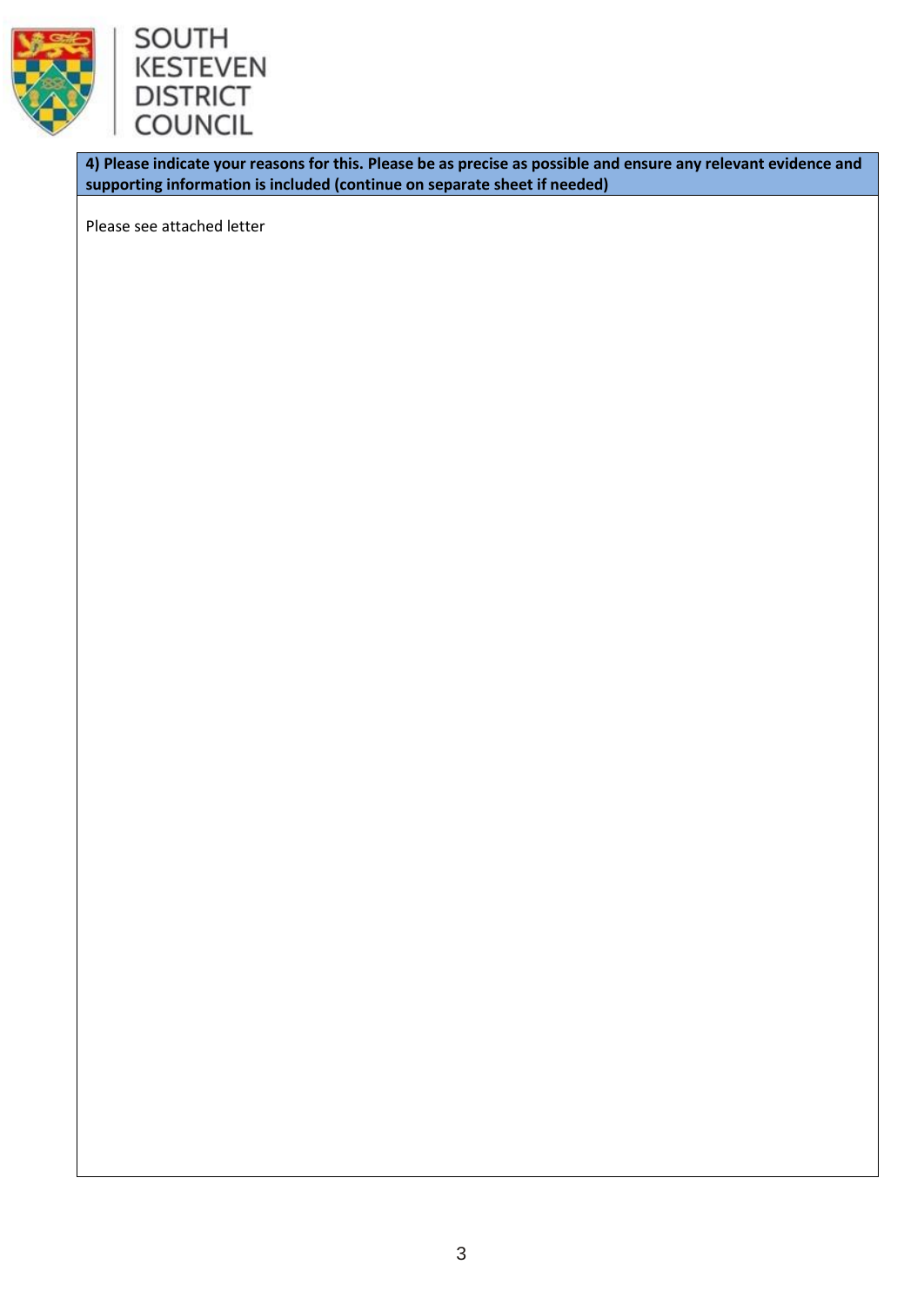

# SOUTH **KESTEVEN DISTRICT** COUNCIL

**5) Please set out what changes to the Neighbourhood Plan you consider to be necessary included (continue separate sheet if needed):**

### **Map of Neighbourhood Plan Area**

The eastern boundary of Plan Area should be amended to follow the line of Newstead Lane to the east.

### **Policy 1**

Reference to 'Stamford East' should be included in the policy title. Reference to 'up to two and half storeys' should be removed from criteria i).

### **Policy 2**

Clarity is required regarding sites outside, but adjacent to, the Plan Area boundary.

The wording of criteria 2.1 should be amended to better reflect wording of SKDC Policy SP4

### **Policy 3**

Clarity is required as to whether the policy applies to allocated residential sites. Additional wording should be added to state 'subject to viability' to allow sufficient flexibility.

### **Policy 4**

Criteria relating to the redevelopment of allocated employment sites for nonemployment uses should be included within the Policy.

### **Appendix 1**

Clarity required regarding green links proposed in Stamford Character Study.

### **Appendix 2**

Clarity required regarding how applicant can demonstrate "positive overall support".

| Signed: | Date: 14/04/2021 |
|---------|------------------|
|---------|------------------|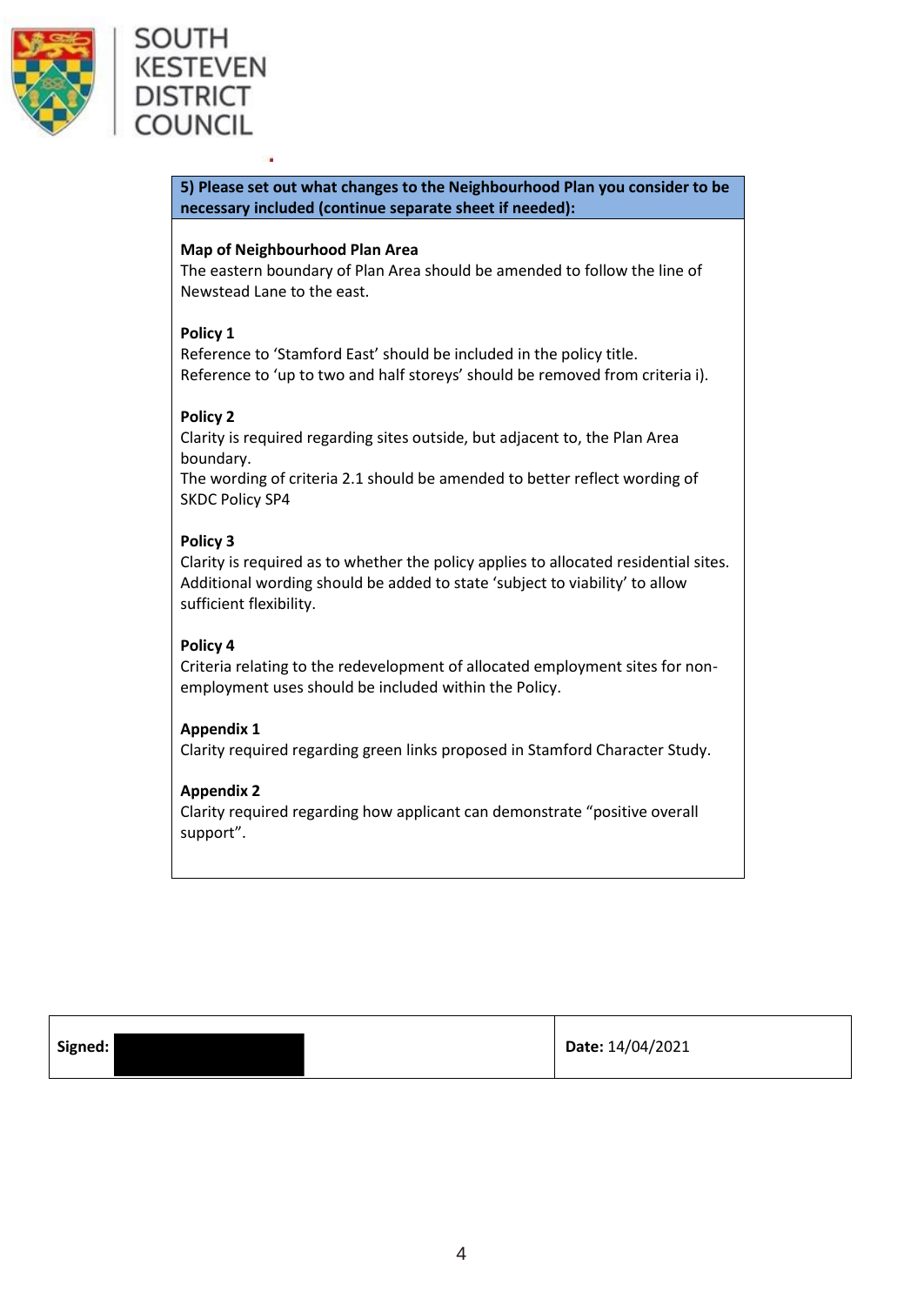**Lambert Smith<br>Hampton** 

14th April 2021

Planning Policy Team South Kesteven District Council St Peters Hill Grantham **Lincolnshire** NG31 6PZ

Dear Sir/ Madam,

### **Stamford Neighbourhood Plan – Regulation 16 Consultation (March 2021)**

I write on behalf of our client, F.H. Gilman & Co in Administration, in response to the recently published Stamford Neighbourhood Plan (Regulation 16) Consultation Document ('the Plan').

As the Council is aware, our client owns an extensive area of land (approx. 17ha) to the north of Uffington Road, part of which is allocated for residential (STM1.2) and employment (ST.E1) development in the adopted South Kesteven District Council ('SKDC') Local Plan.

The plan below shows the extent of land within our client's ownership (edged in red) in the context of the SKDC Policies Map. However, it should be noted that approx. 0.8ha of land was recently transferred to Aldi, following the approval of planning permission (Ref: S20/0955) for a new food retail store at the front of the site.



*Fig1: Land north of Uffington Road (SKDC Policies Map)* 

We have examined the consultation document and respond accordingly with regards to our client's interests.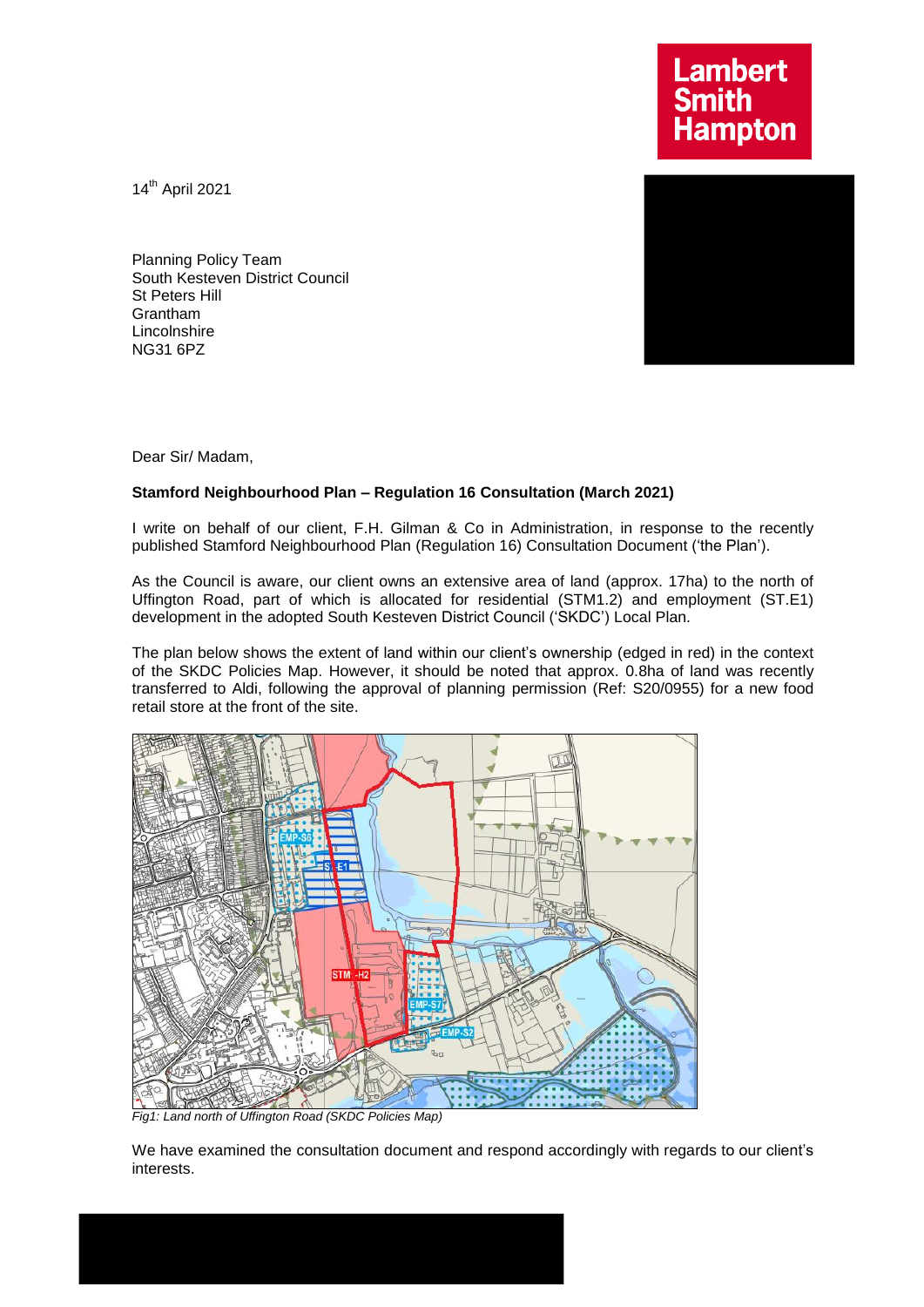#### **Map 1 Stamford Neighbourhood Plan Area**

Page 13 of the Plan contains a map showing the boundary of the Stamford Neighbourhood Plan Area.

The extract of the map below shows that the eastern boundary of the Plan Area (edged in red) does not cover all of the land within our client's ownership (edged in blue).



*Fig 2. Neighbourhood Plan Area Boundary*

In particular, the eastern boundary does not fully encompass the area of land allocated for employment in the SKDC Local Plan (ST.E1), nor does it cover the wider expanse of green field land to the north and east of the River Gwash. In this regard, it is unclear whether land outside of, but adjacent to, the Plan Area boundary would be subject to the policies of the Plan. For example, Policy 2 refers to '*development on the edge of Stamford'*, but it is unclear whether this applies only to sites within the defined Plan Area. Furthermore, Policy 10/ Map 8 of the Plan identifies the '*locally important landscape views'* around Stamford. However, the extract of the map below shows that '*view 3 - north'* relates to land to the north of Uffington Road, which falls is outside of the defined Plan Area.



*Fig 3. Locally Important Landscape Views*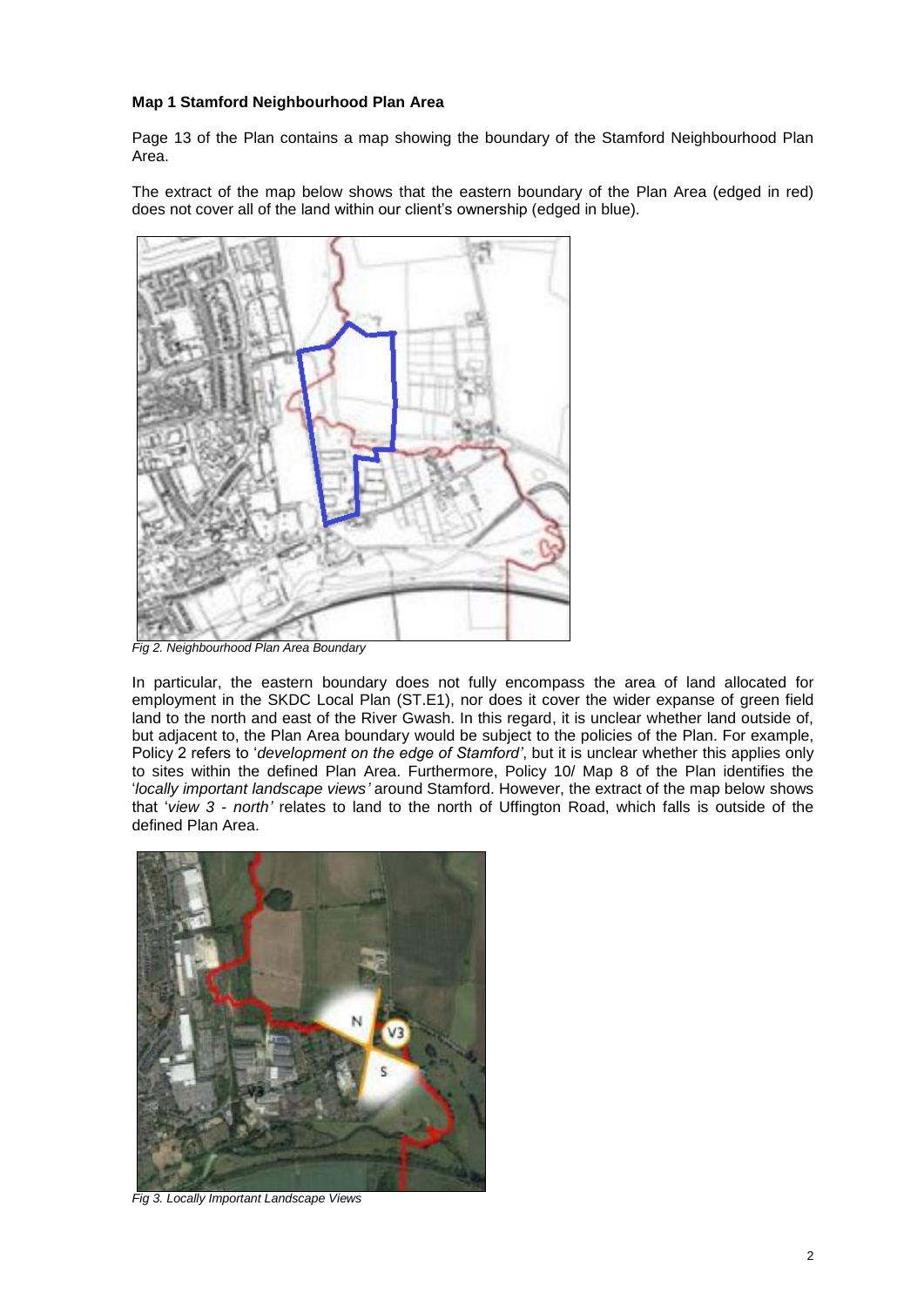Whilst we understand that the boundary of the Plan Area corresponds to the boundaries of Stamford's four Parishes, we would suggest that a more logical eastern boundary would be Newstead Lane to the east. In this regard, we highlight that online Planning Policy Guidance (PPG) suggests that existing infrastructure or physical features can assist in defining a natural boundary to a neighbourhood plan area.

Given the above, we suggest that the eastern boundary of the Plan Area is amended to follow the line of Newstead Lane to the east. This would not only provide clarity in respect of our client's site, but also ensure that the Plan is not ambiguous with regard to development on the edge of Stamford.

#### **Policy 1: Integration of New Residential Allocations**

We are generally supportive of the wording of Policy 1, which sets out the development principles for the residential allocations in the SKDC Local Plan.

We note that whilst the policy wording refers to both residential allocations (STM1-H1 and STM1- H2), the policy title only refers to 'Stamford North'. For clarity, we suggest that the title of Policy 1 refers to both 'Stamford North' and 'Stamford East'.

As a general point, we suggest that the policy wording is not too prescriptive and allows sufficient flexibility to allow development proposals to respond to site specific constraints and characteristics. In this regard, we request that reference to buildings of '*up to two and half storeys'* at criteria i) is removed as it is considered to be too prescriptive.

#### **Policy 2: Additional Residential Development**

We are generally supportive of Policy 2 which acknowledges the pressure for releasing additional sites for residential development in and around Stamford. However, we reiterate that clarity is required as to whether Policy 2 is applicable to land adjacent to, but outside of, the Plan Area boundary.

Policy 2 deals with proposals for development on the edge of Stamford and sets out the criteria where this will be supported. In this regard, criteria 2.a states that proposals for development on the edge of Stamford must demonstrate *'support from the community and Stamford Town Council through the criteria identified in Appendix 2'*.

We acknowledge that criteria 2.a is broadly in accordance with Policy SP4 of the SKDC Local Plan. which states that proposals for development on the edge of Stamford must demonstrate '*clear evidence of substantial support from the local community'*. However, Policy SP4 goes on to state that '*where local community support cannot be determined, support (or otherwise) should be sought from the Town or Parish Council or Neighbourhood Plan Group or Forum, based upon material planning considerations'*.

In line with SKDC Policy SP4, we request that the word '*and*' is removed from of Criteria 2.a of Policy 2 and that additional wording is added to better reflect Policy SP4.

#### **Policy 3: Housing Type and Mix on New Developments**

The supporting text at paragraph 8.24 implies that Policy 3 is not relevant to the residential allocations at Stamford North and Stamford East. However, this is not made clear in the wording of Policy 3. As such, we request that the supporting text or wording of the Policy is amended to provide greater clarity in this regard.

We note that Policy 3 states that '*a minimum of 30% of affordable housing will be required'* on proposals for 11 or more dwellings. We consider that this wording does not allow sufficient flexibility and suggest that additional text is added stating that the 30% figure would be subject to a viability assessment in order to provide more certainty in terms of delivering housing, particularly on brownfield sites.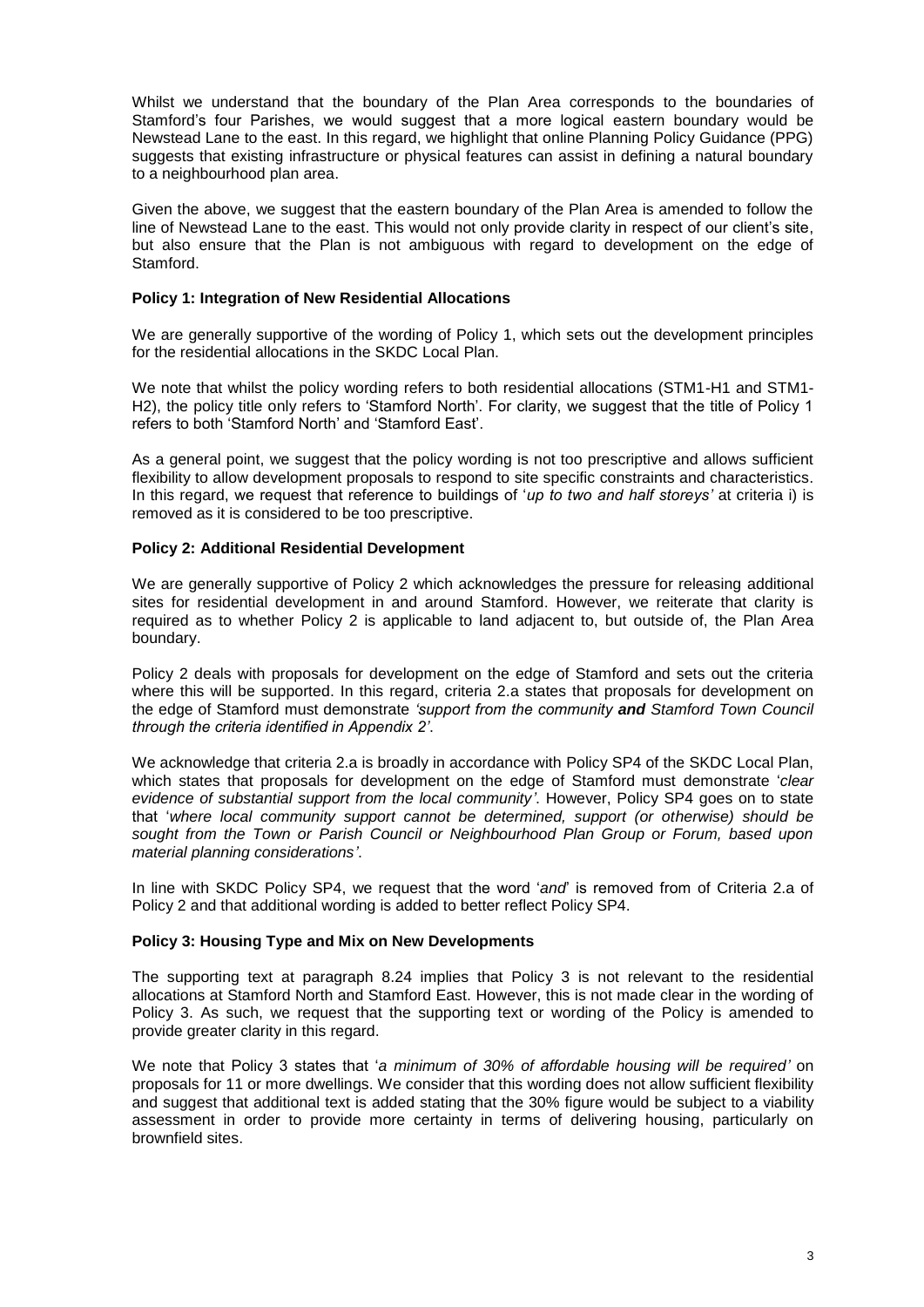### **Policy 4: Enabling Employment Opportunities**

The supporting text at paragraph 9.16 states that '*Policy 4 sets out the criteria by which protected*  employment sites may be considered for redevelopment for non-employment creating uses. It *takes account of locational and viability issues, which are regarded as being the key issues that can affect the attractiveness of an employment site to the market'*.

We highlight that the above supporting text is not reflected in the wording of Policy 4, which only refers to enabling employment opportunities outside of the identified employment sites.

With regard to our client's land, it is considered that the current employment allocation (ST.E1) is not an appropriate location for employment development, particularly given the residential allocations to the north and south and the high abnormal costs associated with the site. As such, it is considered highly unlikely that the site will come forward for employment uses. It is, therefore, important that the Plan provides clear guidance on the criteria for the redevelopment of protected employment sites for non-employment uses to allow sufficient flexibility within the Plan to respond to market signals.

We request that the criteria for the redevelopment of protected employment sites for nonemployment uses is added to the wording of Policy 4, and that a further opportunity is provided for comments.

#### **Appendix 1: Stamford Character Study**

The Draft Stamford Character Study (April 2019) at appendix 1 includes an aspiration for two 'Green Links' which run through our client's site and connect into existing green ways and other pedestrian routes and the surrounding countryside.

The extract plan from the Draft Character Study below shows the proposed location of the green links running through our client's land.



*Fig 4. Extract of the Draft Stamford Character Study*

The study shows that the western green link would follow the alignment of the former railway line on the western boundary of our client's site and lead north through the Stamford North allocation to the village of Belmesthorpe. The other green link would run east-west through the site and along the River Gwash connecting up with existing pedestrian routes.

Despite the identification of the green links within the Draft Character Study, there is no reference to them within any of the policies of the Plan.

Given the significant implications of the green links could have on the overall development area of our client's site, we consider that further clarity should be provided within the Neighbourhood Plan on this matter.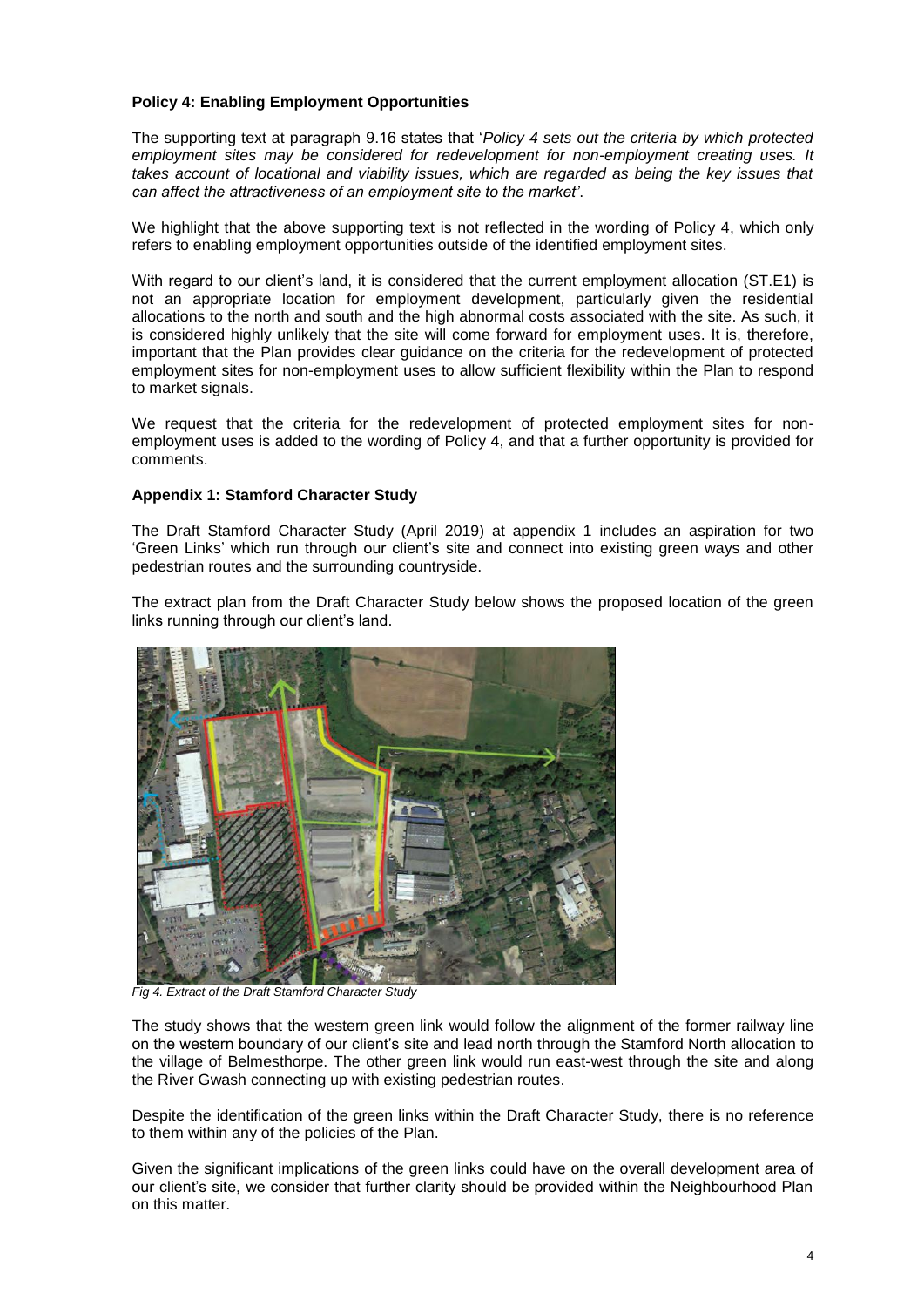#### **Appendix 2: Criteria for demonstrating Community Support for New development on the Edge of Stamford**

Appendix 2 sets out the criteria for demonstrating community support for new development on the edge of Stamford in relation to Policy 2 and states that applicants must demonstrate '*positive overall support*' from the local community.

As noted above (in relation to Policy 2), we consider that the wording of the criteria is amended to better reflect SKDC Policy SP4 which advises that, where local community support cannot be determined, support should be sought from the Town Council, based upon material planning considerations.

Whilst we agree that thorough and proportionate community consultation should be undertaken prior to the submission of proposals for new development on the edge of Stamford, it is highly unlikely that such development, on existing green field land, would generate '*positive overall support'* from the local community. Moreover, we consider that the requirement for 'positive overall support" is subjective and lacks clarity.

Paragraph 8.8 of the Plan notes that previous public consultation in relation to the Neighbourhood Plan has highlighted residents' concerns about the level of growth proposed in Stamford. We are, therefore, concerned that simply stating that proposals must demonstrate positive overall support from the local community could stymie proposals for sustainable development and cause SKDC to under deliver in respect of the housing delivery test. In this regard, if SKDC deliver under 75% of their housing delivery target over a three year period, they would be subject to the '*presumption in favour of sustainable development'*, which would render all local planning policies for housing out of date and would leave the Council vulnerable to more speculative applications on the edge of Stamford. As such, it is important that there is clear leadership and direction from the Town Council within the Plan towards appropriate sustainable development on the edge of Stamford, particularly in cases where support from the local community cannot be determined.

Given the above, we request that further detail is added to the criteria set out in Appendix 2 that clarifies the meaning of 'positive overall support'. We also suggest that additional wording is added which makes clear that the Town Council will take a positive approach to sustainable development proposals on the edge of Stamford, particularly where it will meet identified needs of the local population.

### **Summary**

| <b>Policy/Text</b>                              | <b>Suggested changes</b>                                                                                                                                                                          |
|-------------------------------------------------|---------------------------------------------------------------------------------------------------------------------------------------------------------------------------------------------------|
| <b>Map of Neighbourhood</b><br><b>Plan Area</b> | The eastern boundary of Plan Area should be amended to<br>follow the line of Newstead Lane to the east.                                                                                           |
| Policy 1                                        | Reference to 'Stamford East' should be included in the<br>policy title.<br>Reference to 'up to two and half storeys' should be<br>removed from criteria i).                                       |
| Policy 2                                        | Clarity is required regarding sites outside, but adjacent to,<br>the Plan Area boundary.<br>The wording of criteria 2.1 should be amended to better<br>reflect wording of SKDC Policy SP4         |
| Policy 3                                        | Clarity is required as to whether the policy applies to<br>allocated residential sites.<br>Additional wording should be added to state 'subject to<br>viability' to allow sufficient flexibility. |
| Policy 4                                        | Criteria relating to the redevelopment of allocated<br>٠<br>employment sites for non-employment uses should be<br>included within the Policy.                                                     |
| <b>Appendix 1</b>                               | Clarity required regarding green links proposed in<br>۰<br>Stamford Character Study.                                                                                                              |
| <b>Appendix 2</b>                               | Clarity required regarding how applicant can demonstrate                                                                                                                                          |

Having reviewed the Consultation Document we are generally supportive of the objectives and policies of the Plan. However, we respectfully request that the following changes are made: